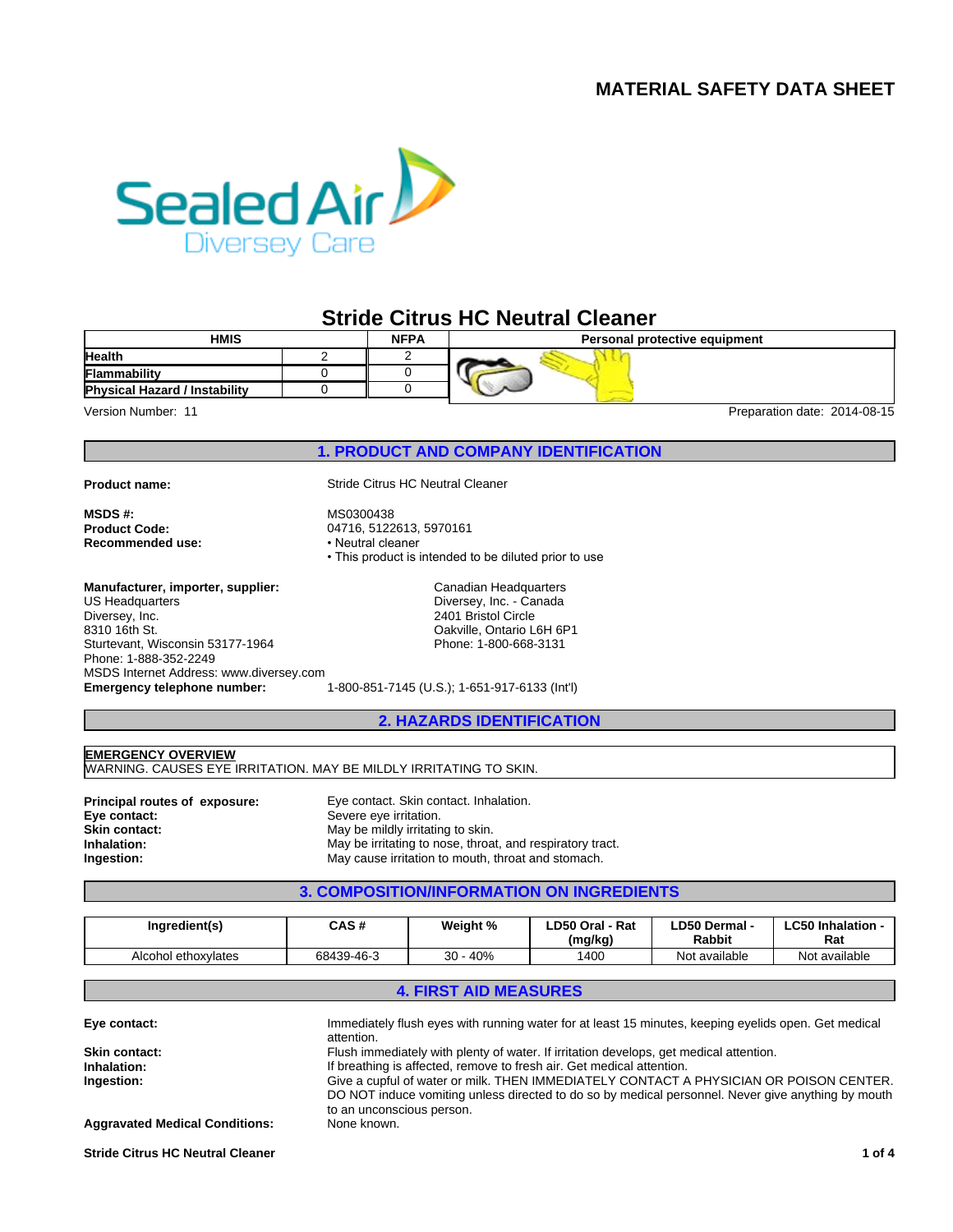### **5. FIRE-FIGHTING MEASURES**

**Specific hazards:** Not applicable.<br> **Unusual hazards:** None known. **Unusual hazards:** 

**Suitable extinguishing media:** The product is not flammable. Extinguish fire using agent suitable for surrounding fire. **Extinguishing media which must not be used for safety reasons:** No information available.

**Special protective equipment for firefighters:** As in any fire, wear self-contained breathing apparatus pressure-demand, MSHA/NIOSH (approved or equivalent) and full protective gear.

# **6. ACCIDENTAL RELEASE MEASURES**

**Environmental precautions and clean-up methods:**

**Personal precautions:** Put on appropriate personal protective equipment (see Section 8.). Clean-up methods - large spillage. Absorb spill with inert material (e.g. dry sand or earth), then place in a chemical waste container. Use a water rinse for final clean-up.

### **7. HANDLING AND STORAGE**

**Handling:** Avoid contact with skin, eyes and clothing. Do not taste or swallow. Remove and wash contaminated clothing and footwear before re-use. Wash thoroughly after handling. Product residue may remain on/in empty containers. All precautions for handling the product must be used in handling the empty container and residue. FOR COMMERCIAL AND INDUSTRIAL USE ONLY. **Storage:** Protect from freezing. Keep tightly closed in a dry, cool and well-ventilated place. KEEP OUT OF REACH OF CHILDREN.

### **8. EXPOSURE CONTROLS / PERSONAL PROTECTION**

## **Engineering measures to reduce exposure:**

No special ventilation requirements General room ventilation is adequate

### **Personal Protective Equipment**

**Eye protection:** Chemical-splash goggles. **Hand protection:** Chemical-resistant gloves **Skin and body protection:** No special protective clothing is required.<br> **Respiratory protection:** No special protective clothing is required. No special protective clothing is required. **Hygiene measures:** Handle in accordance with good industrial hygiene and safety practice.

### **9. PHYSICAL AND CHEMICAL PROPERTIES**

**Explosion limits: - upper:** Not determined **- lower:** Not determined **Physical State:** Liquid **Bulk density:** No information available **Appearance:** Aqueous solution **Example 2018** Evaporation Rate: No information available<br> **Specific gravity:** 1.007 **Example 2018 Color:** Clear, Orange **Color:** Clear, Orange **Specific gravity: 1.007 Color: Clear Vapor density: No information available <b>Color: Clear Citrus Color: Citrus Vapor density:** No information available **Boiling point/range:** Not determined **Boiling point/range:** Not determined **Melting point/range:** Not determined **Decomposition temperature:** Not determined **Autoignition temperature:** No information available<br> **Solubility:** Completely Soluble<br> **Solubility:** Completely Soluble **Solubility in other solvents: No information available Partition coefficient (n-octanol/water):** No information available **Viscosity:** No information available<br>**Elemental Phosphorus:** 0.00 % by wt.<br>**VOC:** 1 % \* **Elemental Phosphorus: 0.00 % by wt. pH:** 7.3 **Dilution pH:** 7.4 **@** 1:375

**Density:** 8.4 lbs/gal 1.007 Kg/L<br>**Flash point:** > 200 °F > 93.3 °C

\* - Title 17, California Code of Regulations, Division 3, Chapter 1, Subchapter 8.5, Article 2, Consumer Products, Sections 94508

**10. STABILITY AND REACTIVITY**

**Stability:**<br> **Polymerization:**<br> **Polymerization:**<br> **Polymerization:**<br> **Polymerization: Hazardous decomposition products:** None reasonably foreseeable.

# **Polymerization:** Hazardous polymerization does not occur.

### **11. TOXICOLOGICAL INFORMATION**

| <b>Acute toxicity:</b>        | Oral LD50 estimated to be between 4000 - 5000 mg/kg Dermal LD50 estimated to be > 2000 mg/kg |
|-------------------------------|----------------------------------------------------------------------------------------------|
| <b>Component Information:</b> | See Section 3.                                                                               |
| Chronic toxicity:             | None known                                                                                   |

**Stride Citrus HC Neutral Cleaner 2 of 4**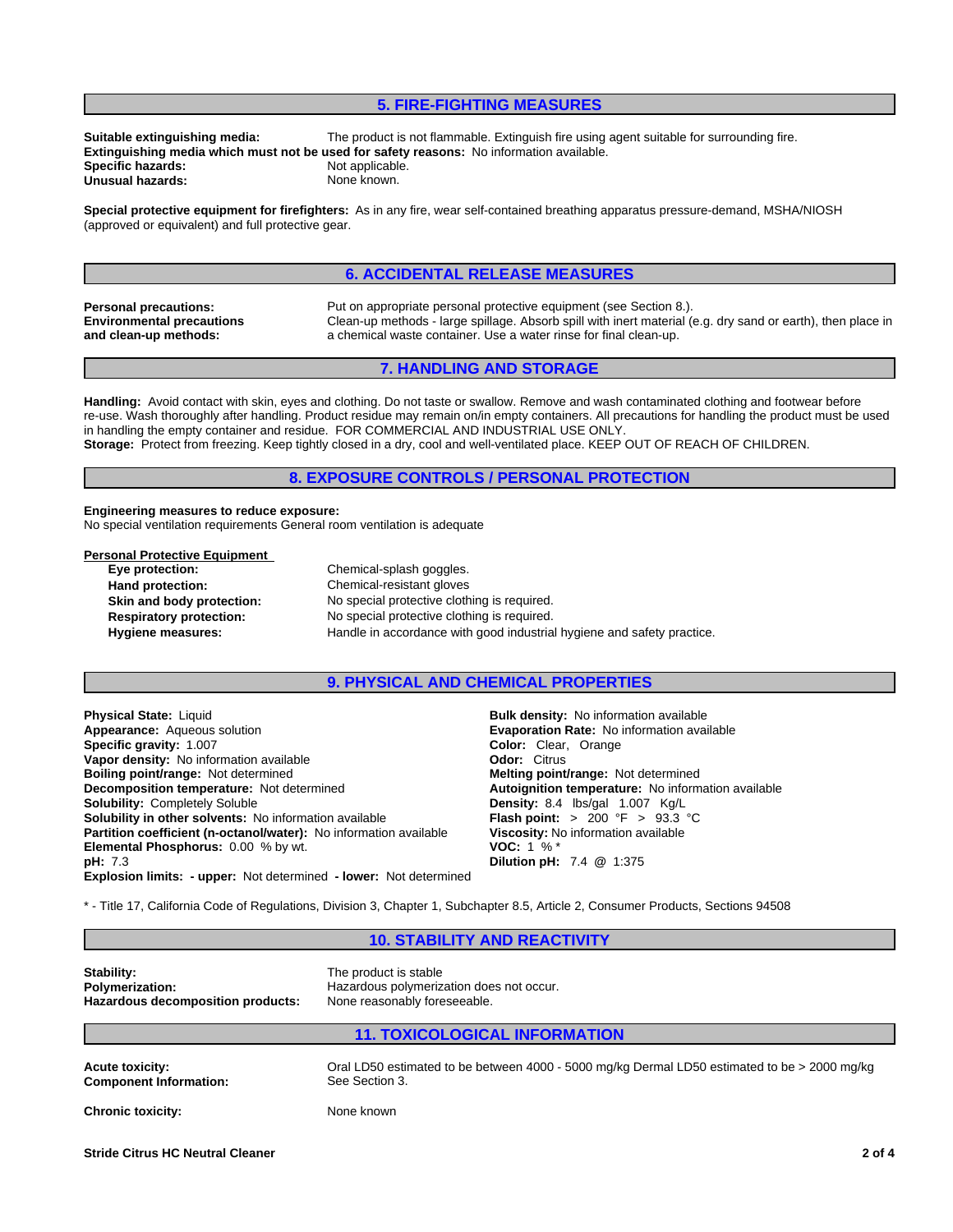**Specific effects Carcinogenic effects:** • None known **Mutagenic effects:** None known **Reproductive toxicity:** None known<br> **Target organ effects:** None known **Target organ effects:** 

### **12. ECOLOGICAL INFORMATION**

| <b>Environmental Information:</b> |  |
|-----------------------------------|--|
|-----------------------------------|--|

No data available.

### **13. DISPOSAL CONSIDERATIONS**

### **Waste from residues / unused products:**

This product, as sold, if discarded or disposed, is not a hazardous waste according to Federal regulations (40 CFR 261.4 (b)(4)). Dispose in compliance with all Federal, state, provincial, and local laws and regulations. This product, when diluted as stated on this SDS, is not a hazardous waste according to Federal regulations (40 CFR 261.4 (b)(4)). Under RCRA, it is the responsibility of the user of the product to determine, at the time of disposal, whether the waste solution meets RCRA criteria for hazardous waste. Dispose in compliance with all Federal, state, provincial, and local laws and regulations.

**RCRA Hazard Class (undiluted product):** Not Regulated

**14. TRANSPORT INFORMATION**

**DOT/TDG/IMDG:** Please refer to the Diversey HazMat Library, only available through Internet Explorer, http://naextranet.diversey.com/dot/, for up to date shipping information.

**DOT (Ground) Bill of Lading Description:** CLEANING, WASHING, BUFFING, OR POLISHING COMPOUNDS LIQUID

**IMDG (Ocean) Bill of Lading Description:**  Same as DOT above.

### **15. REGULATORY INFORMATION**

### **International Inventories at CAS# Level**

All components of this product are listed on the following inventories: U.S.A. (TSCA), Canada (DSL/NDSL).

### **U.S. Regulations**

**California Proposition 65:** This product is not subject to the reporting requirements under California's Proposition 65.

### **RIGHT TO KNOW (RTK)**

| Inaredient(s)           | CAS#       | <b>MARTK:</b> | <b>NJRTK:</b>            | <b>PARTK:</b> | <b>RIRTK:</b> |
|-------------------------|------------|---------------|--------------------------|---------------|---------------|
| Water                   | 7732-18-5  |               |                          |               |               |
| Alcohol ethoxylates     | 68439-46-3 |               |                          |               |               |
| Sodium xylene sulfonate | 1300-72-7  |               |                          |               |               |
| Coconut fatty acid      | 61788-47-4 |               | $\overline{\phantom{a}}$ | -             |               |

### **CERCLA/ SARA**

| SARA 311/312 Hazard Categories                  |   |  |
|-------------------------------------------------|---|--|
| Immediate:                                      | x |  |
| Delayed:                                        |   |  |
| Fire:                                           |   |  |
| <b>Reactivity:</b>                              |   |  |
| <b>Sudden Release of Pressure:</b>              |   |  |
| Canada                                          |   |  |
| <b>WHMIS hazard class: D2B Toxic materials.</b> |   |  |